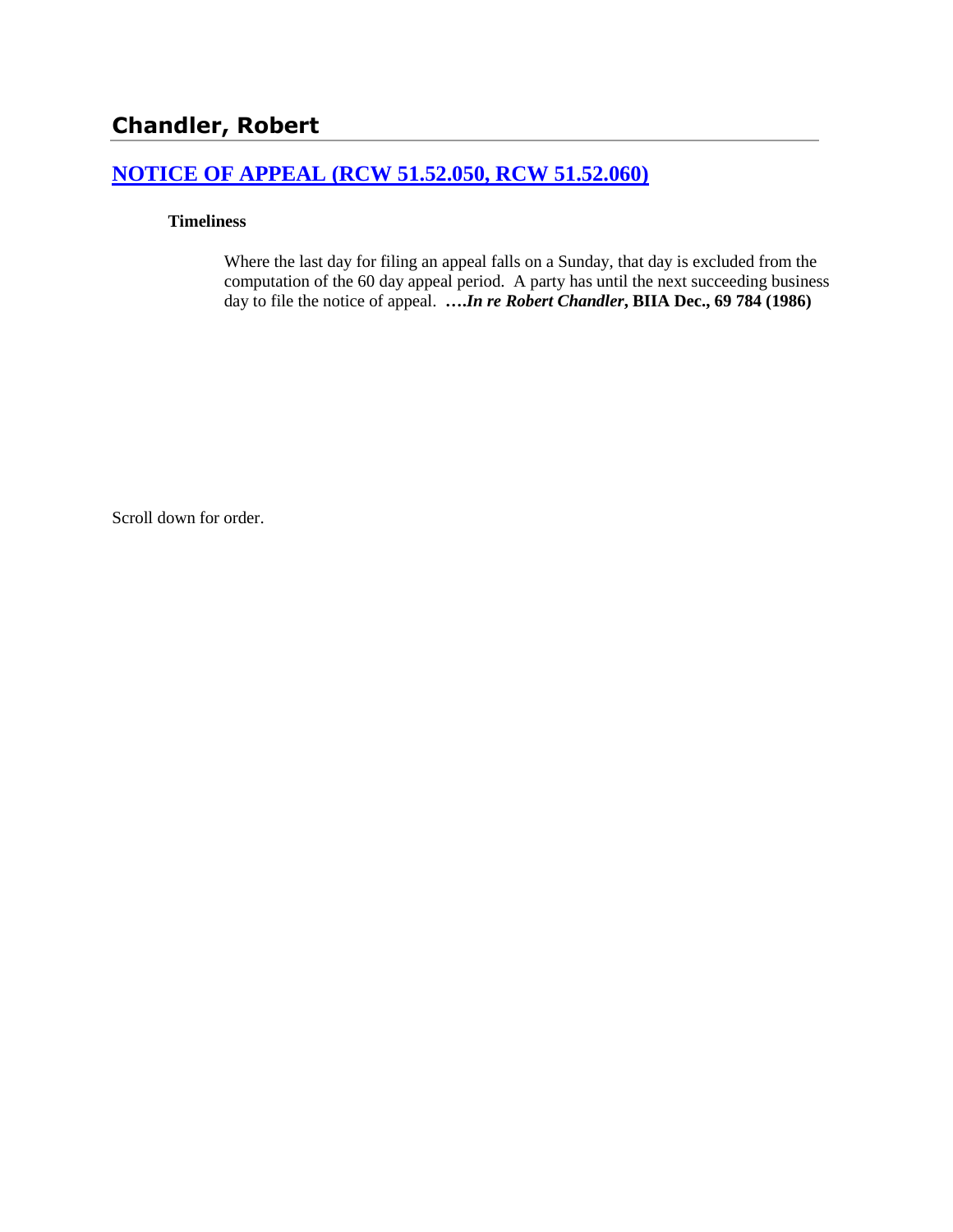### **BEFORE THE BOARD OF INDUSTRIAL INSURANCE APPEALS STATE OF WASHINGTON**

**)**

**IN RE: ROBERT L. CHANDLER ) DOCKET NO. 69,784**

**CLAIM NO. F-282841 ) DECISION AND ORDER**

APPEARANCES:

Claimant, Robert L. Chandler, by Walthew, Warner, Keefe, Aaron, Costello & Thompson, per John F. Warner

Employer, Magnuson Furniture Company (Account finaled)

Department of Labor and Industries, by The Attorney General, per Robert G. Swenson and John R. Wasberg, Assistants

This is an appeal filed by the claimant on January 28, 1985 from an order of the Department of Labor and Industries dated November 21, 1984 which closed the claim with a permanent partial disability award equal to 25% of the maximum allowable for unspecified disabilities, less prior award, and with time loss compensation as paid. **AFFIRMED**.

# **DECISION**

Pursuant to RCW 51.52.104 and RCW 51.52.106, this matter is before the Board for review and decision on a timely Petition for Review filed by the claimant to a Proposed Decision and order issued on October 22, 1985 in which the order of the Department dated November 21, 1984 was affirmed.

The Board has reviewed the evidentiary rulings in the record of proceedings and finds that no prejudicial error was committed and said rulings are hereby affirmed.

The issues presented by this appeal and the evidence presented by the parties are adequately set forth in the Proposed Decision and Order. While we agree with the conclusion of the Proposed Decision and Order that claimant's appeal was timely filed, we feel the factual and legal bases for that outcome require some clarification.

In finding Mr. Chandler's appeal timely, our industrial appeals judge erroneously relied on CR 6(e). In Tarabochia v. Gig Harbor, 28 Wn. App. 119 (1981), the court held that CR 6(e) cannot extend the time within which an appeal must be filed because, as a procedural rule, CR 6(e) cannot apply to an action until after that action has been properly commenced. However, the inapplicability of CR 6(e) to bestow jurisdiction on this Board to hear this appeal does not end the matter.

1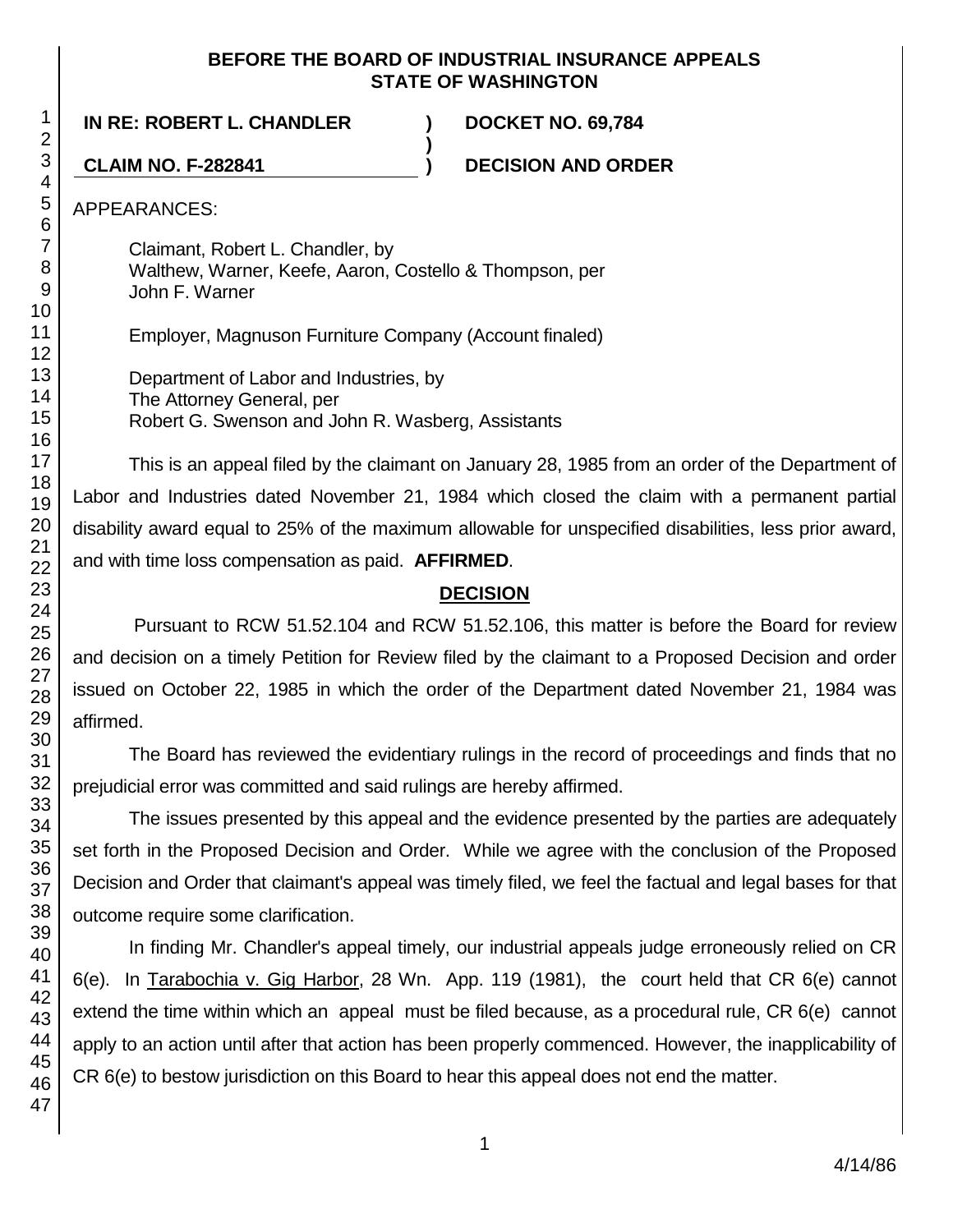After we granted review, the parties stipulated as follows:

"The Department order of November 21, 1984 was mailed to claimant on November 27, 1984. Claimant received the Department order on November 28, 1984. Claimant's Notice of Appeal from the November 21, 1984 Department order was mailed to the Department on January 28, 1985 (as indicated by the postmark) and received by the Department on January 29, 1985 and by the Board on February 8, 1985."

Since the Department order of November 21, 1984 was communicated to Mr. Chandler on November 28, 1984, he had sixty days, until January 27, 1985, in which to file his Notice of Appeal pursuant to RCW 51.52.060. We take official notice of the fact that January 27, 1985 was a Sunday. Pursuant to WAC 263-12-175, CR 6(a), and RCW 1.12.040, when the last day of a time period falls on a Sunday, that day is excluded and the next succeeding business day is included in the time computation. Since Sunday, January 27, 1985 is excluded from the sixty-day time period for filing the Notice of Appeal, the sixtieth day fell on January 28, 1985. Claimant's Notice of Appeal was mailed to the Department on that date. Pursuant to RCW 51.52.060, a Notice of Appeal may be filed with either the Department or the Board, and the filing of a Notice of Appeal is effectuated by mailing. Thus claimant's Notice of Appeal was filed on the sixtieth day from the date the Department order of November 21, 1984 was communicated to him, and his appeal is timely.

With respect to the only substantive issue raised by this appeal, i.e., whether Mr. Chandler was entitled to further curative treatment for his industrially related condition as of November 21, 1984, we agree with our industrial appeals judge that he was not. In addition to the reasons given in the Proposed Decision and Order, we note an additional reason for finding the testimony of Dr. Frederick Tokarchek, an examining orthopedic surgeon, more persuasive than the testimony of Dr. Bobby Adams, the most recent treating doctor.

The issue before us is claimant's condition as of November 21, 1984, the closing date. Hyde v. Department of Labor and Industries, 46 Wn. 2d. 31 (1955). Dr. Adams first saw Mr. Chandler on July 16, 1985, more than seven months after the closing date of November 21, 1984, and never related his opinions to that date. When the claimant testified on September 4, 1985, he indicated that his back pain had increased since the closing date. Thus, Dr. Adams's failure to relate his opinions to the closing date is a significant flaw in the claimant's case. Mr. Chandler's industrially related condition may have become aggravated after the closing date, but he has not proved that he needed any curative treatment as of November 21, 1984, and that is the only question properly before us. Mr.

1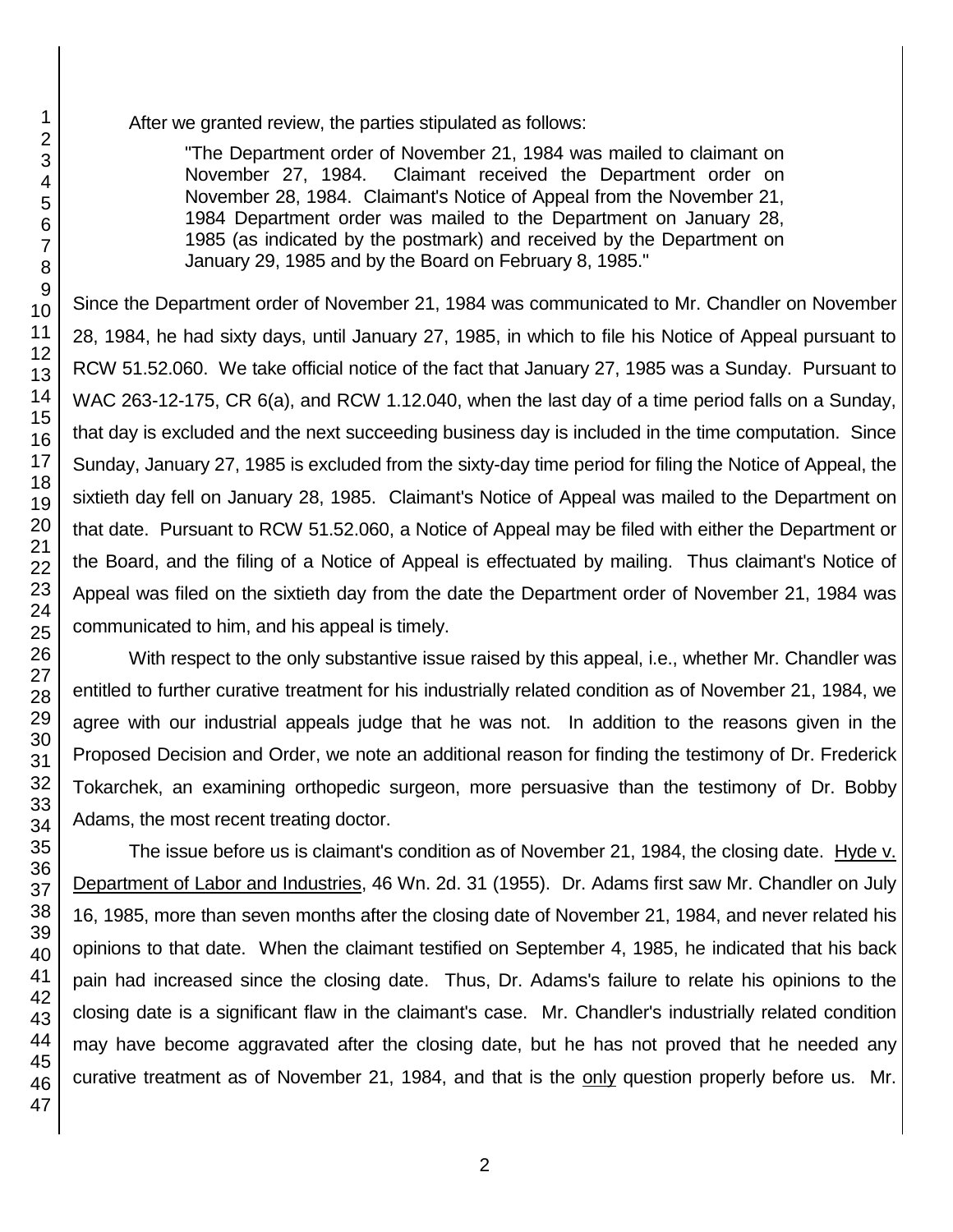Chandler may have a better case for applying to reopen the claim for aggravation or worsening of his condition since the November 1984 closing.

After consideration of the Proposed Decision and Order and the Petition for Review filed thereto, and a careful review of the entire record before us, we are persuaded that the Proposed Decision and Order is supported by the preponderance of the evidence and has reached the correct disposition, of this appeal.

# **FINDINGS OF FACT**

Proposed Findings of Fact 2 and 3 are adopted as the Board's findings. Proposed Finding of

Fact 1 is corrected to read as follows:

1. On March 24, 1965 the Department of Labor and Industries received a report of accident from the claimant, Robert L. Chandler, alleging that he sustained an injury on March 3, 1965 while he was working for Magnuson Furniture Company. On August 13, 1965 the Department issued an order allowing and closing the claim.

In April 1967 the claimant filed an application to reopen the claim for aggravation of condition. On April 25, 1967 the Department issued an order reopening the claim. On October 29, 1968 the Department issued an order closing the claim with a permanent partial disability award equal to 5% of the maximum allowable for unspecified disabilities.

On November 3, 1971 the claimant filed an application to reopen the claim for aggravation of condition. On February 25, 1972 the Department issued an order reopening the claim effective November 1, 1971. On March 30, 1972 the Department issued an order terminating time loss compensation and holding the claim open for treatment. On August 2, 1974 the Department issued an order closing the claim with a permanent partial disability award equal to 16% of the maximum allowable for unspecified disabilities, less prior award.

On March 2, 1977 the claimant filed an application to reopen the claim for aggravation of condition. On March 17, 1977 the Department issued an order reopening the claim effective February 20, 1977. On June 11, 1981 the Department issued an order closing the claim with no additional permanent partial disability award. On August 11, 1981 the claimant filed a notice of appeal with the Department. On August 14, 1981 the Department issued an order holding its order of June 11, 1981 in abeyance. On March 25, 1982 the Department issued an order denying an aggravation application filed during the abeyance period, stating that the claimant's condition was a direct result of a new traumatic incident occurring on February 13, 1982 and adhering to its order of June 11, 1981. On April 5, 1982 the claimant filed a protest with the Department. On April 12, 1982 the Department issued an order reopening the claim effective February 16, 1982.